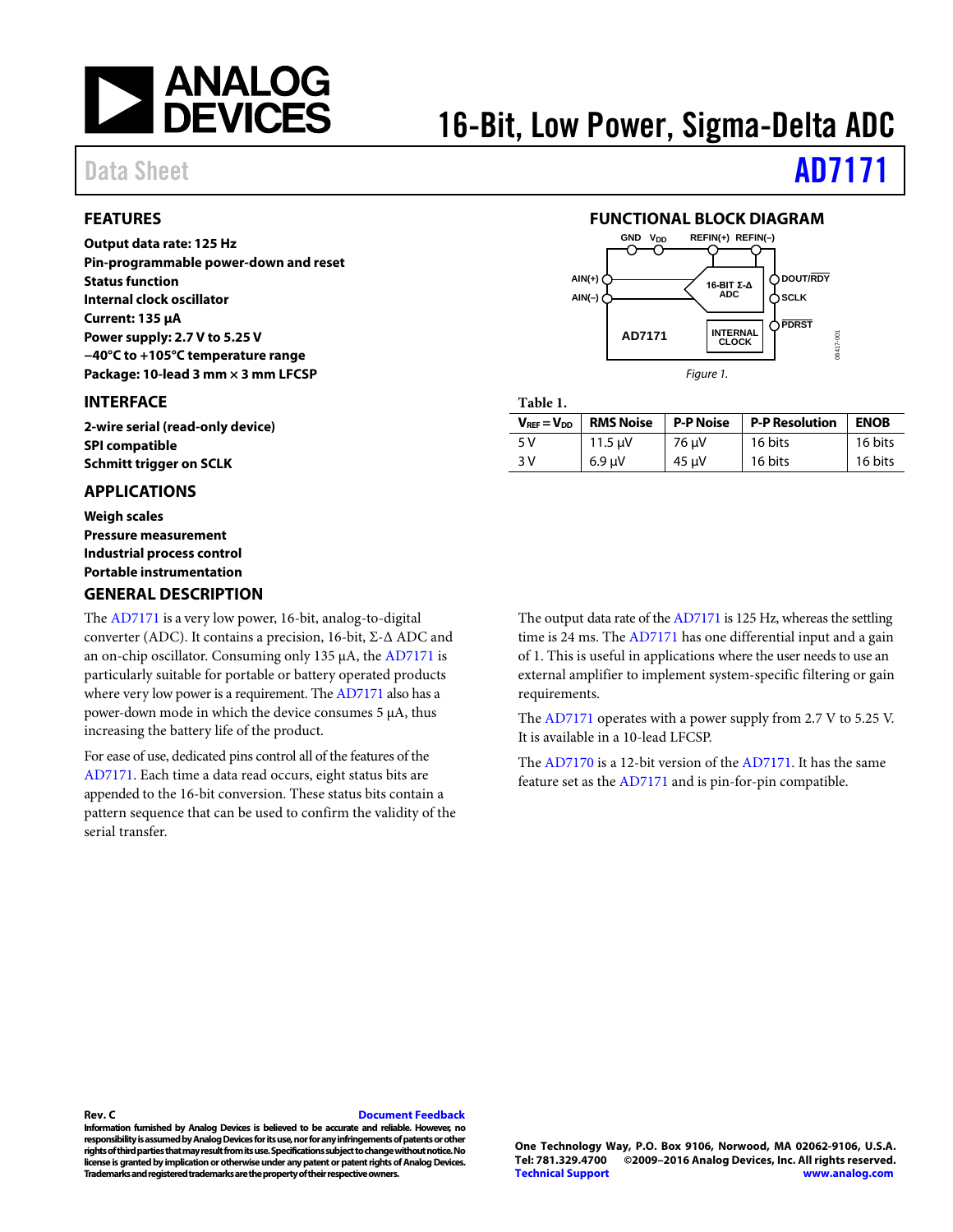# **TABLE OF CONTENTS**

# <span id="page-1-0"></span>**REVISION HISTORY**

| $6/2016$ —Rev. B to Rev. C |  |
|----------------------------|--|
|                            |  |

### 6/2015-Rev. A to Rev. B

| Added Table Number; Renumbered Sequentially 1           |
|---------------------------------------------------------|
| Changed NC Pin (Pin 10) to GND Pin (Pin 10), Figure 5 7 |

### 4/2013-Rev. 0 to Rev. A

| Changes to Filter, Data Rate, and Settling Time Section 10 |  |
|------------------------------------------------------------|--|
|                                                            |  |
|                                                            |  |
|                                                            |  |

#### 10/2009-Revision 0: Initial Version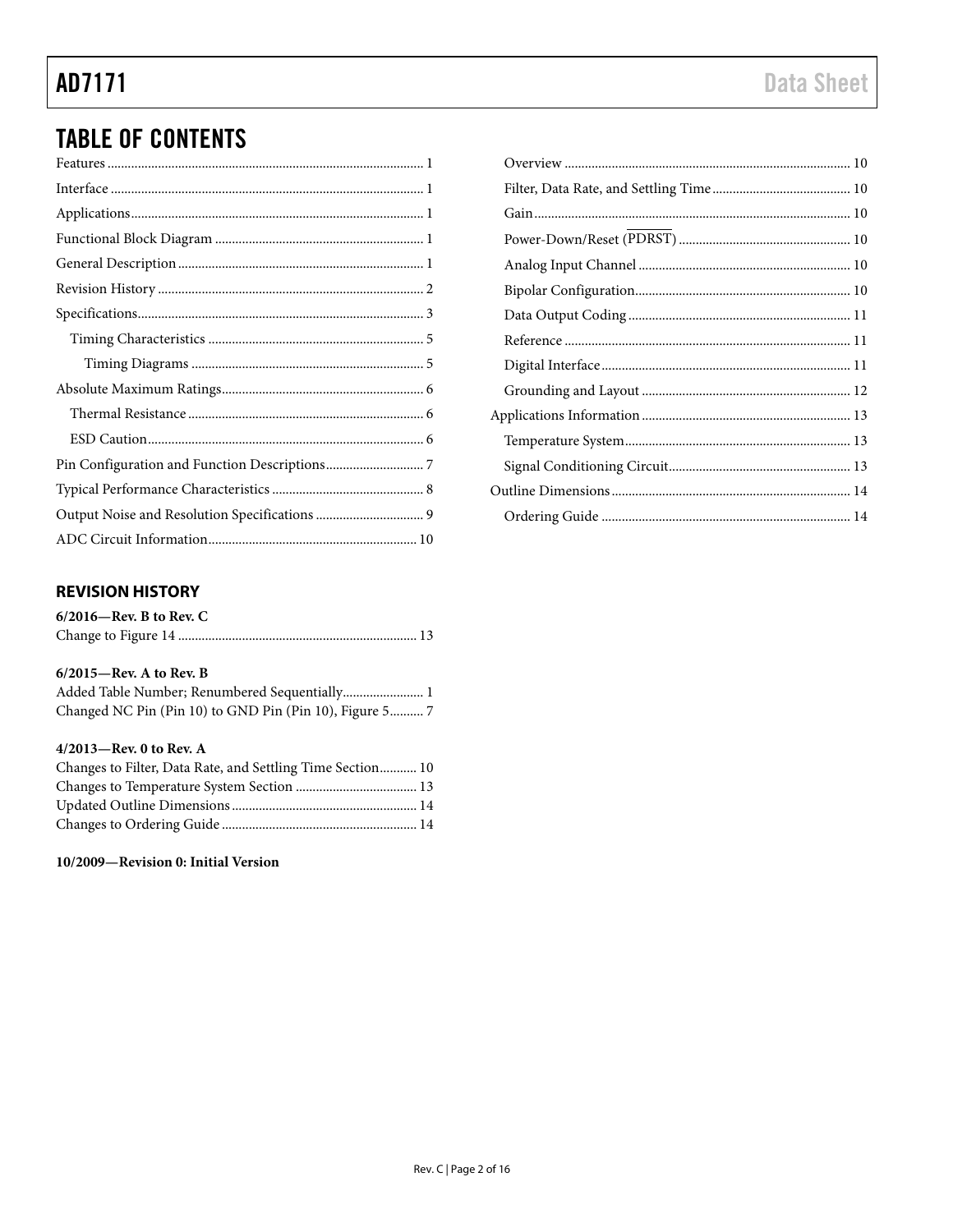# <span id="page-2-0"></span>**SPECIFICATIONS**

 $V_{DD} = 2.7$  V to 5.25 V,  $V_{REF} = V_{DD}$ ,  $GND = 0$  V, all specifications  $T_{MIN}$  to  $T_{MAX}$ , unless otherwise noted.

### **Table 2.**

| <b>AD7171B</b>                              |              |                       |                        |             |                                         |
|---------------------------------------------|--------------|-----------------------|------------------------|-------------|-----------------------------------------|
| <b>Parameter</b>                            | Min          | <b>Typ</b>            | <b>Max</b>             | Unit        | <b>Test Conditions/Comments</b>         |
| <b>ADC CHANNEL</b>                          |              |                       |                        |             |                                         |
| Output Data Rate (fADC)                     |              | 125                   |                        | Hz          | Settling time $= 3/f_{ADC}$             |
| No Missing Codes <sup>2</sup>               | 16           |                       |                        | <b>Bits</b> |                                         |
| Resolution Peak-to-Peak (p-p)               |              | 16                    |                        | <b>Bits</b> | $V_{INX} = 0 V$ , $V_{REF} = V_{DD}$    |
| <b>Effective Resolution (ENOB)</b>          |              | 16                    |                        | <b>Bits</b> | $V_{INX} = 0 V$ , $V_{REF} = V_{DD}$    |
| <b>RMS Noise</b>                            |              | See Table 7           |                        | μV          | $V_{INX} = 0 V$ , $V_{REF} = V_{DD}$    |
| <b>Integral Nonlinearity</b>                |              | ±0.4                  |                        | <b>LSB</b>  |                                         |
| <b>Offset Error</b>                         |              | ±200                  |                        | μV          |                                         |
| Offset Error Drift vs. Temperature          |              | ±250                  |                        | nV/°C       |                                         |
| <b>Full-Scale Error</b>                     |              | ±0.015                |                        | % of FS     |                                         |
| Gain Drift vs. Temperature                  |              | ±0.07                 |                        | LSB/°C      |                                         |
| Power Supply Rejection                      |              | 85                    |                        | dB          | $V_{INx} = 1 V$                         |
| <b>ANALOG INPUTS</b>                        |              |                       |                        |             |                                         |
| Differential Input Voltage Range            |              | $\pm V_{REF}$         |                        | V           | $V_{REF} = REFIN(+) - REFIN(-)$         |
| Absolute AINx Voltage Limits <sup>2</sup>   | $GND - 0.03$ |                       | $V_{DD} + 0.03$        | $\vee$      |                                         |
| Average Input Current <sup>2</sup>          |              | ±400                  |                        | nA/V        | Input current varies with input voltage |
| Average Input Current Drift                 |              | ±60                   |                        | pA/V/°C     |                                         |
| DC Common-Mode Rejection                    |              | 90                    |                        | dB          | $V_{INX} = 1 V$                         |
| <b>REFERENCE</b>                            |              |                       |                        |             |                                         |
| <b>External REFIN Voltage</b>               |              | <b>V<sub>DD</sub></b> |                        | V           | $REFIN = REFIN(+) - REFIN(-)$           |
| Reference Voltage Range <sup>2</sup>        | 0.5          |                       | <b>V</b> <sub>DD</sub> | $\vee$      |                                         |
| Absolute REFIN Voltage Limits <sup>2</sup>  | $GND - 0.03$ |                       | $V_{DD} + 0.03$        | v           |                                         |
| Average Reference Input Current             |              | 400                   |                        | nA/V        |                                         |
| Average Reference Input Current Drift       |              | ±0.15                 |                        | nA/V/°C     |                                         |
| DC Common-Mode Rejection                    |              | 110                   |                        | dB          |                                         |
| <b>INTERNAL CLOCK</b>                       |              |                       |                        |             |                                         |
| Frequency <sup>2</sup>                      | $64 - 5%$    |                       | $64 + 5%$              | kHz         |                                         |
| <b>LOGIC INPUTS</b>                         |              |                       |                        |             |                                         |
| SCLK, PDRST <sup>2</sup>                    |              |                       |                        |             |                                         |
| Input Low Voltage, VINL                     |              |                       | 0.4                    | V           | $V_{DD} = 3 V$                          |
|                                             |              |                       | 0.8                    | V           | $V_{DD} = 5 V$                          |
| Input High Voltage, VINH                    | 1.8          |                       |                        | V           | $V_{DD} = 3 V$                          |
|                                             | 2.4          |                       |                        | V           | $V_{DD} = 5 V$                          |
| SCLK (Schmitt-Triggered Input) <sup>2</sup> |              |                       |                        |             |                                         |
| <b>Hysteresis</b>                           |              | 100                   |                        | mV          | $V_{DD} = 3 V$                          |
|                                             |              | 140                   |                        | mV          | $V_{DD} = 5 V$                          |
| <b>Input Currents</b>                       |              | ±2                    |                        | μA          | $V_{IN} = V_{DD}$ or GND                |
| Input Capacitance                           |              | 5                     |                        | pF          | All digital inputs                      |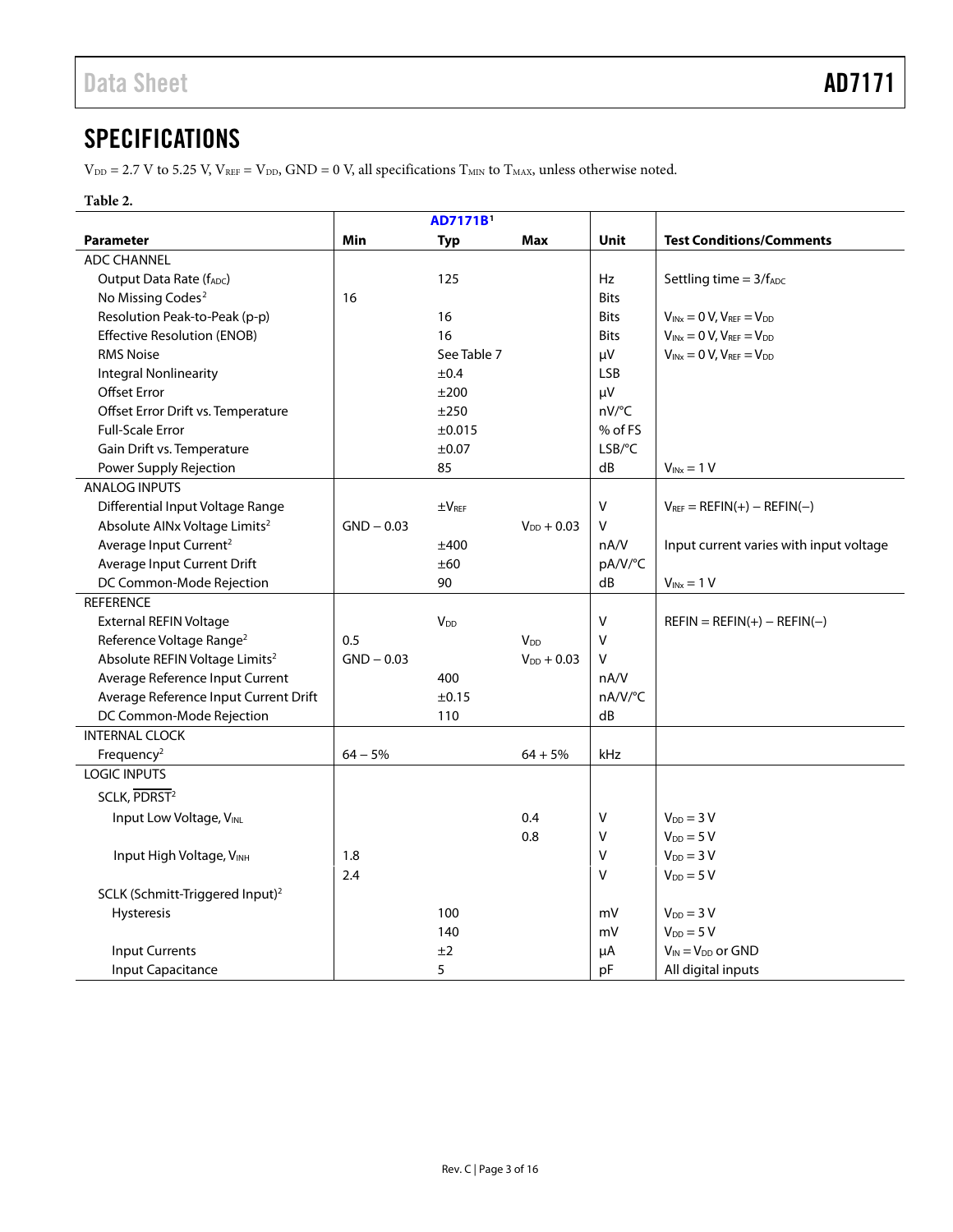<span id="page-3-0"></span>

|                                                   |                          | <b>AD7171B</b> |      |      |                                         |  |
|---------------------------------------------------|--------------------------|----------------|------|------|-----------------------------------------|--|
| <b>Parameter</b>                                  | Min<br>Max<br><b>Typ</b> |                |      | Unit | <b>Test Conditions/Comments</b>         |  |
| LOGIC OUTPUT (DOUT/RDY)                           |                          |                |      |      |                                         |  |
| Output High Voltage, V <sub>OH</sub> <sup>2</sup> | $V_{DD} - 0.6$           |                |      | v    | $V_{DD} = 3 V$ , Isource = 100 µA       |  |
|                                                   | 4                        |                |      | v    | $V_{DD} = 5 V$ , Isource = 200 µA       |  |
| Output Low Voltage, $V_0L^2$                      |                          |                | 0.4  | v    | $V_{DD} = 3 V$ , $I_{SINK} = 100 \mu A$ |  |
|                                                   |                          |                | 0.4  | V    | $V_{DD} = 5 V$ , $I_{SINK} = 1.6 mA$    |  |
| Floating-State Leakage Current                    |                          | ±2             |      | μA   |                                         |  |
| Floating-State Output Capacitance                 |                          | 5              |      | pF   |                                         |  |
| Data Output Coding                                | Offset binary            |                |      |      |                                         |  |
| POWER REQUIREMENTS <sup>3</sup>                   |                          |                |      |      |                                         |  |
| Power Supply Voltage                              |                          |                |      |      |                                         |  |
| $V_{DD} - GND$                                    | 2.7                      |                | 5.25 | v    |                                         |  |
| Power Supply Currents                             |                          |                |      |      |                                         |  |
| <b>I<sub>DD</sub></b> Current                     |                          | 110            | 130  | μA   | $V_{DD} = 3 V$                          |  |
|                                                   |                          | 135            | 150  | μA   | $V_{DD} = 5 V$                          |  |
| I <sub>DD</sub> (Power-Down/Reset Mode)           |                          | 5              |      | μA   |                                         |  |

<sup>1</sup> Temperature range is −40°C to +105°C.

<sup>2</sup> Specification is not production tested but is supported by characterization data at initial product release.

<sup>3</sup> Digital inputs equal to V<sub>DD</sub> or GND.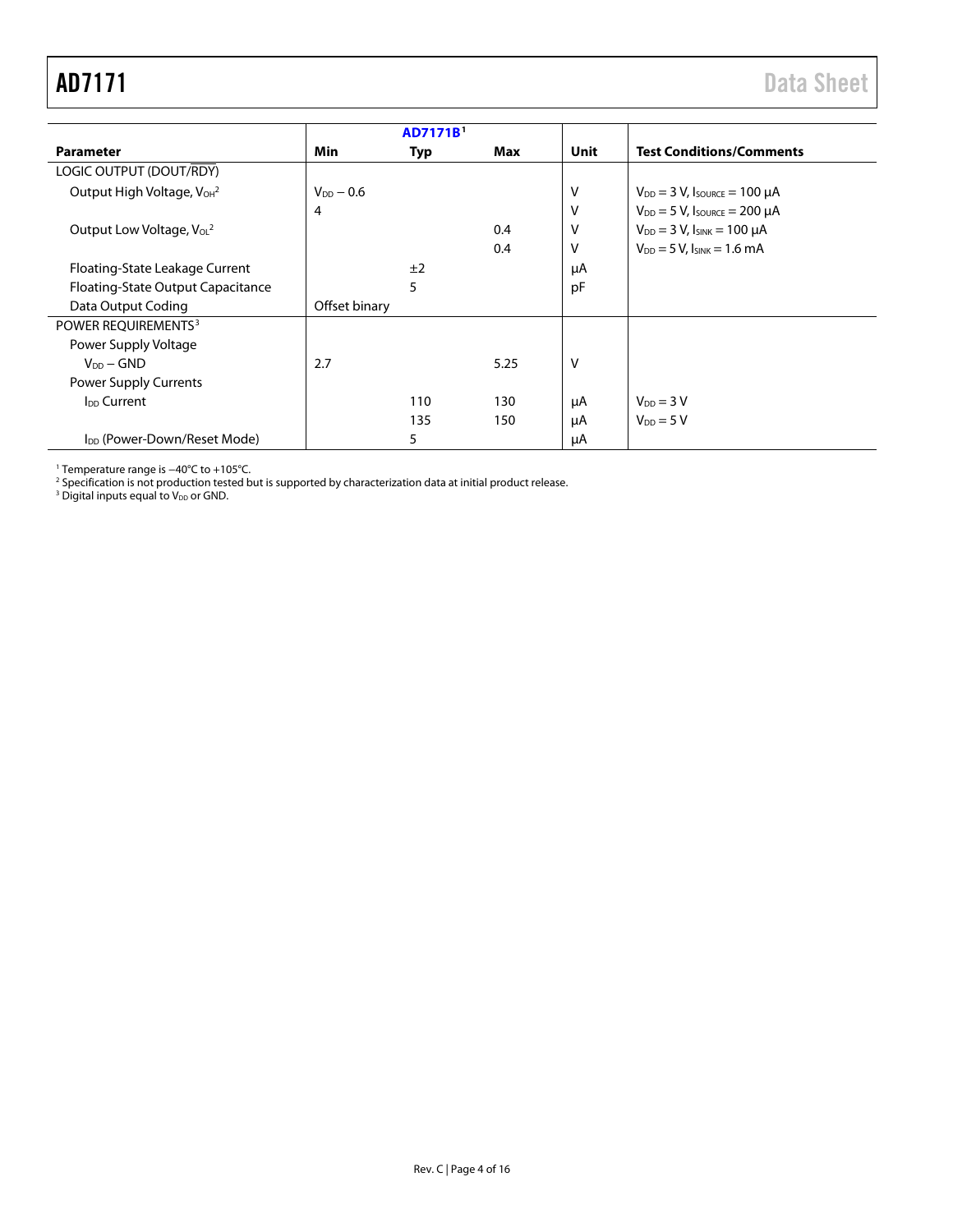## <span id="page-4-0"></span>**TIMING CHARACTERISTICS**

 $V_{DD} = 2.7$  V to 5.25 V, GND = 0 V, Input Logic 0 = 0 V, Input Logic 1 =  $V_{DD}$ , unless otherwise noted.

| Table 3.                  |                                              |             |                                                   |
|---------------------------|----------------------------------------------|-------------|---------------------------------------------------|
| Parameter <sup>1, 2</sup> | Limit at T <sub>MIN</sub> , T <sub>MAX</sub> | <b>Unit</b> | <b>Test Conditions/Comments</b>                   |
| <b>READ</b>               |                                              |             |                                                   |
| $t_1$                     | 100                                          | ns min      | SCLK high pulse width                             |
| t <sub>2</sub>            | 100                                          | ns min      | SCLK low pulse width                              |
| $t_3$ <sup>3</sup>        | 0                                            | ns min      | SCLK active edge to data valid delay <sup>4</sup> |
|                           | 60                                           | ns max      | $V_{DD} = 4.75 V$ to 5.25 V                       |
|                           | 80                                           | ns max      | $V_{DD} = 2.7 V$ to 3.6 V                         |
| t4                        | 10                                           | ns min      | SCLK inactive edge to DOUT/RDY high               |
| <b>RESET</b>              |                                              |             |                                                   |
| t <sub>5</sub>            | 100                                          | ns min      | PDRST low pulse width                             |
| t <sub>6</sub>            | 25                                           | ms typ      | PDRST high to data valid delay                    |

<sup>1</sup> Sample tested during initial release to ensure compliance. All input signals are specified with  $t_R = t_F = 5$  ns (10% to 90% of V<sub>DD</sub>) and timed from a voltage level of 1.6 V. <sup>2</sup> Se[e Figure 3.](#page-4-2)

<sup>3</sup> These numbers are measured with the load circuit shown in [Figure 2](#page-4-3) and defined as the time required for the output to cross the V<sub>OL</sub> or V<sub>OH</sub> limits.

<sup>4</sup> SCLK active edge is the falling edge of SCLK.

#### <span id="page-4-3"></span><span id="page-4-1"></span>*Timing Diagrams*



*Figure 2. Load Circuit for Timing Characterization*





<span id="page-4-4"></span><span id="page-4-2"></span>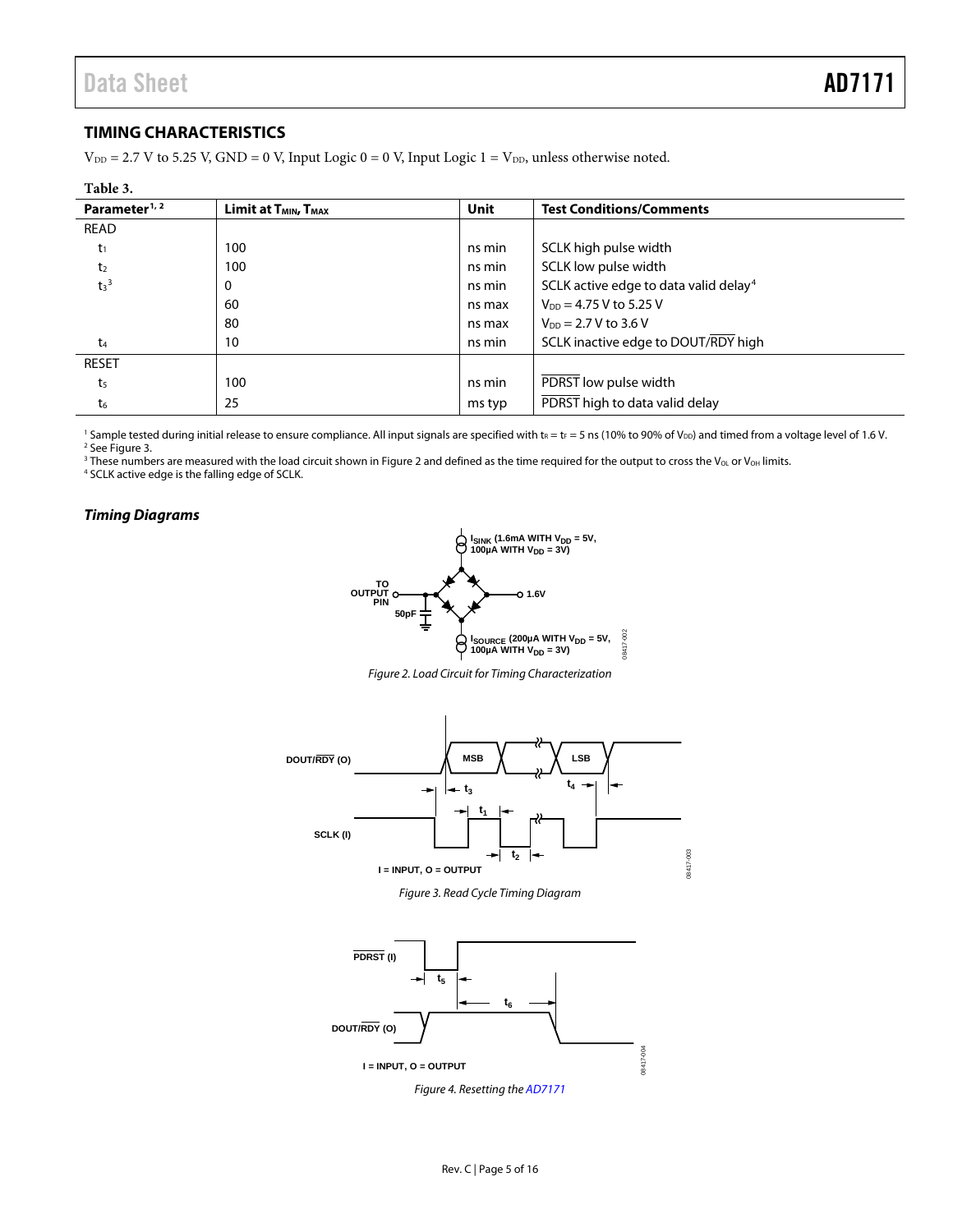# <span id="page-5-0"></span>ABSOLUTE MAXIMUM RATINGS

 $T_A = 25$ °C, unless otherwise noted.

#### **Table 4.**

| <b>Parameter</b>                        | Rating                               |
|-----------------------------------------|--------------------------------------|
| V <sub>DD</sub> to GND                  | $-0.3$ V to $+7$ V                   |
| Analog Input Voltage to GND             | $-0.3$ V to V <sub>pp</sub> $+0.3$ V |
| Reference Input Voltage to GND          | $-0.3$ V to $V_{DD}$ + 0.3 V         |
| Digital Input Voltage to GND            | $-0.3$ V to V <sub>pp</sub> $+0.3$ V |
| Digital Output Voltage to GND           | $-0.3$ V to V <sub>pp</sub> $+0.3$ V |
| V <sub>INx</sub> /Digital Input Current | $10 \text{ mA}$                      |
| <b>Operating Temperature Range</b>      | $-40^{\circ}$ C to $+105^{\circ}$ C  |
| Storage Temperature Range               | $-65^{\circ}$ C to $+150^{\circ}$ C  |
| <b>Maximum Junction Temperature</b>     | $150^{\circ}$ C                      |
| Lead Temperature, Soldering             |                                      |
| Reflow                                  | $260^{\circ}$ C                      |

Stresses at or above those listed under Absolute Maximum Ratings may cause permanent damage to the product. This is a stress rating only; functional operation of the product at these or any other conditions above those indicated in the operational section of this specification is not implied. Operation beyond the maximum operating conditions for extended periods may affect product reliability.

### <span id="page-5-1"></span>**THERMAL RESISTANCE**

 $\theta_{JA}$  is specified for the worst-case conditions, that is, a device soldered in a circuit board for surface-mount packages.

### **Table 5.**

| Package Type  | UJA | UJC  | Jnit |
|---------------|-----|------|------|
| 10-Lead LECSP |     | 2.96 | 'W   |

### <span id="page-5-2"></span>**ESD CAUTION**



ESD (electrostatic discharge) sensitive device. Charged devices and circuit boards can discharge<br>without detection. Although this product features patented or proprietary protection circuitry, damage may occur on devices subjected to high energy ESD. Therefore, proper ESD precautions should be taken to avoid performance degradation or loss of functionality.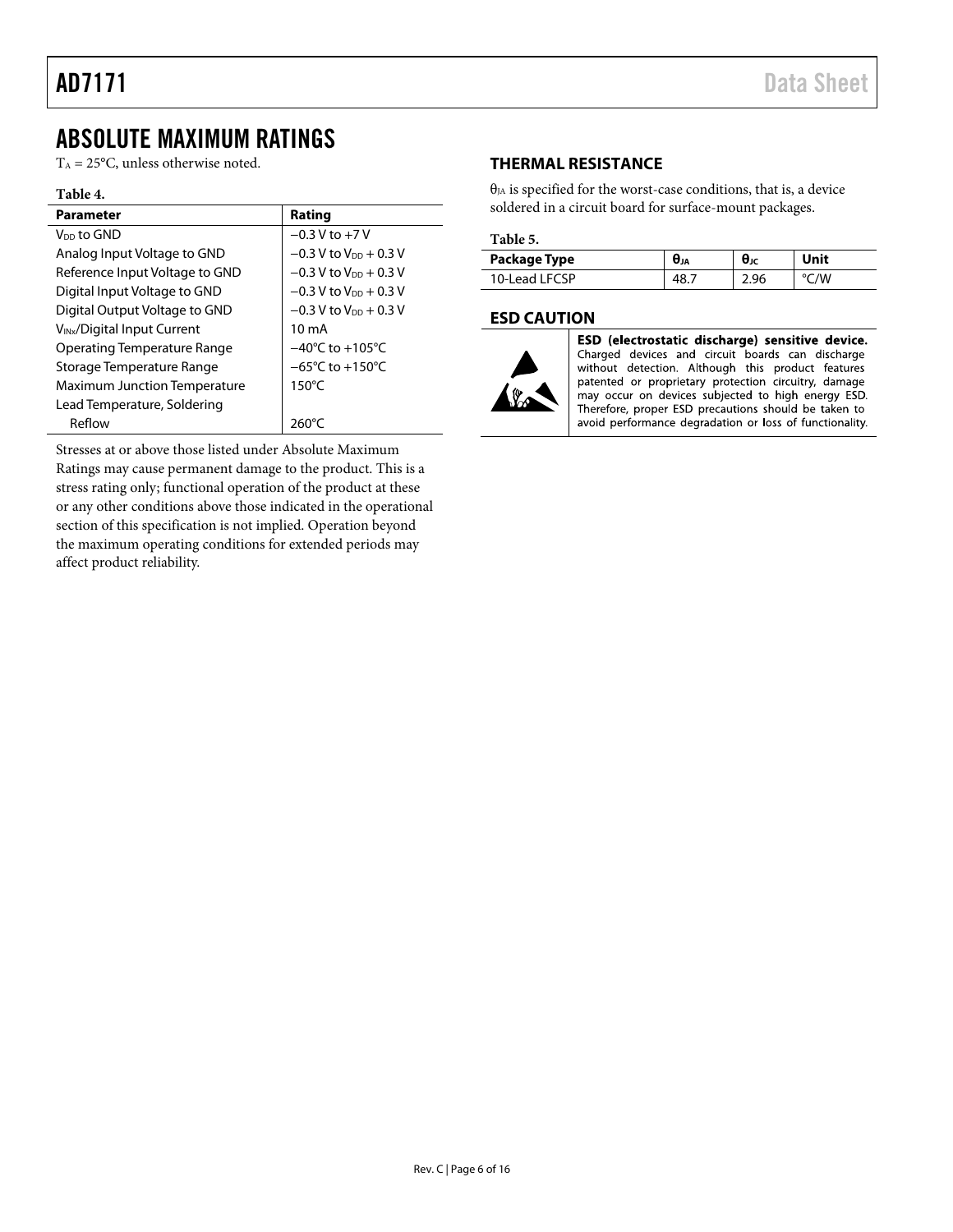# <span id="page-6-0"></span>PIN CONFIGURATION AND FUNCTION DESCRIPTIONS



### **Table 6. Pin Function Descriptions**

| Pin No.       | <b>Mnemonic</b> | <b>Description</b>                                                                                                                                                                                                                                                                                                                                                                                                                                                                                                                                                      |
|---------------|-----------------|-------------------------------------------------------------------------------------------------------------------------------------------------------------------------------------------------------------------------------------------------------------------------------------------------------------------------------------------------------------------------------------------------------------------------------------------------------------------------------------------------------------------------------------------------------------------------|
|               | <b>SCLK</b>     | Serial Clock Input. This serial clock input is for data transfers from the ADC. The SCLK has a Schmitt-triggered<br>input. The serial clock can be continuous with all data transmitted in a constant train of pulses. Alternatively, it<br>can be a noncontinuous clock with the information being transmitted from the ADC in smaller batches of data.                                                                                                                                                                                                                |
| $\mathcal{P}$ | DOUT/RDY        | Serial Data Output/Data Ready Output. DOUT/RDY serves a dual purpose. DOUT/RDY operates as a data ready<br>pin, going low to indicate the completion of a conversion. In addition, it functions as a serial data output pin to<br>access the data register of the ADC. Eight status bits accompany each data read. See Figure 13 for further details.<br>The DOUT/RDY falling edge can be used as an interrupt to a processor, indicating that new data is available. If<br>the data is not read after the conversion, the pin goes high before the next update occurs. |
| 3             | $AlN(+)$        | Analog Input. $AIN(+)$ is the positive terminal of the differential analog input pair $AIN(+) / AIN(-)$ .                                                                                                                                                                                                                                                                                                                                                                                                                                                               |
| 4             | $AIN(-)$        | Analog Input. $AIN(-)$ is the negative terminal of the differential analog input pair $AIN(+)/AIN(-)$ .                                                                                                                                                                                                                                                                                                                                                                                                                                                                 |
| 5             | $REFIN(+)$      | Positive Reference Input. An external reference can be applied between REFIN(+) and REFIN(-). The nominal<br>reference voltage (REFIN(+) - REFIN(-)) is 5 V, but the device can function with a reference of 0.5 V to $V_{DD}$ .                                                                                                                                                                                                                                                                                                                                        |
| 6             | $REFIN(-)$      | Negative Reference Input.                                                                                                                                                                                                                                                                                                                                                                                                                                                                                                                                               |
| 7,10          | <b>GND</b>      | Ground Reference Point.                                                                                                                                                                                                                                                                                                                                                                                                                                                                                                                                                 |
| 8             | $V_{DD}$        | Supply Voltage, 2.7 V to 5.25 V.                                                                                                                                                                                                                                                                                                                                                                                                                                                                                                                                        |
| q             | <b>PDRST</b>    | Power-Down/Reset. When this pin is low, the ADC is placed in power-down mode. All the logic on the chip is<br>reset and the DOUT/RDY pin is tristated. When PDRST is high, the ADC is taken out of power-down mode. The<br>on-chip clock powers up and settles, and the ADC continuously converts. The internal clock requires 1 ms<br>approximately to power up.                                                                                                                                                                                                       |
|               | EPAD            | Exposed Pad. Connect exposed pad to ground.                                                                                                                                                                                                                                                                                                                                                                                                                                                                                                                             |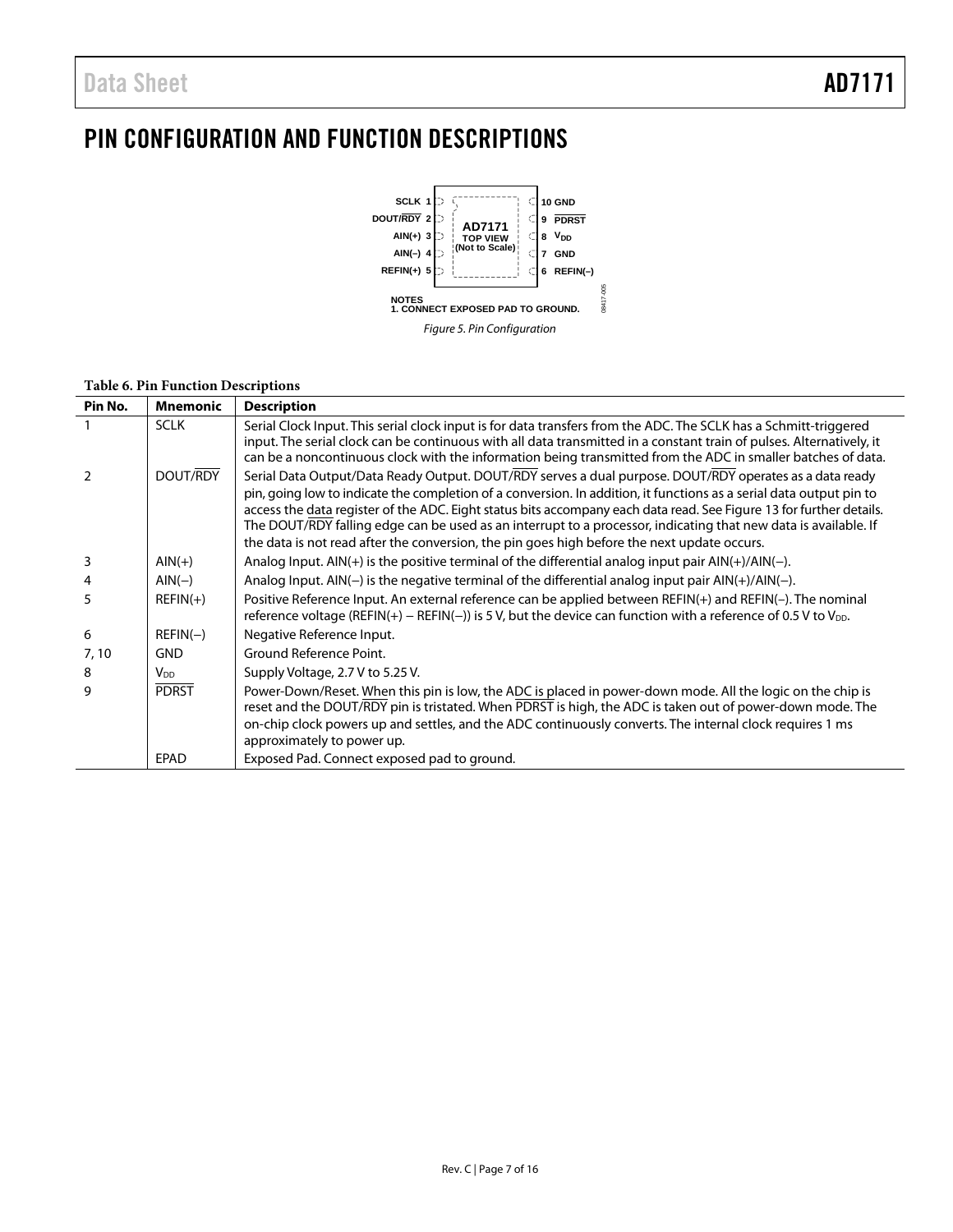# <span id="page-7-0"></span>TYPICAL PERFORMANCE CHARACTERISTICS











*Figure 9. Gain Error vs. Temperature*







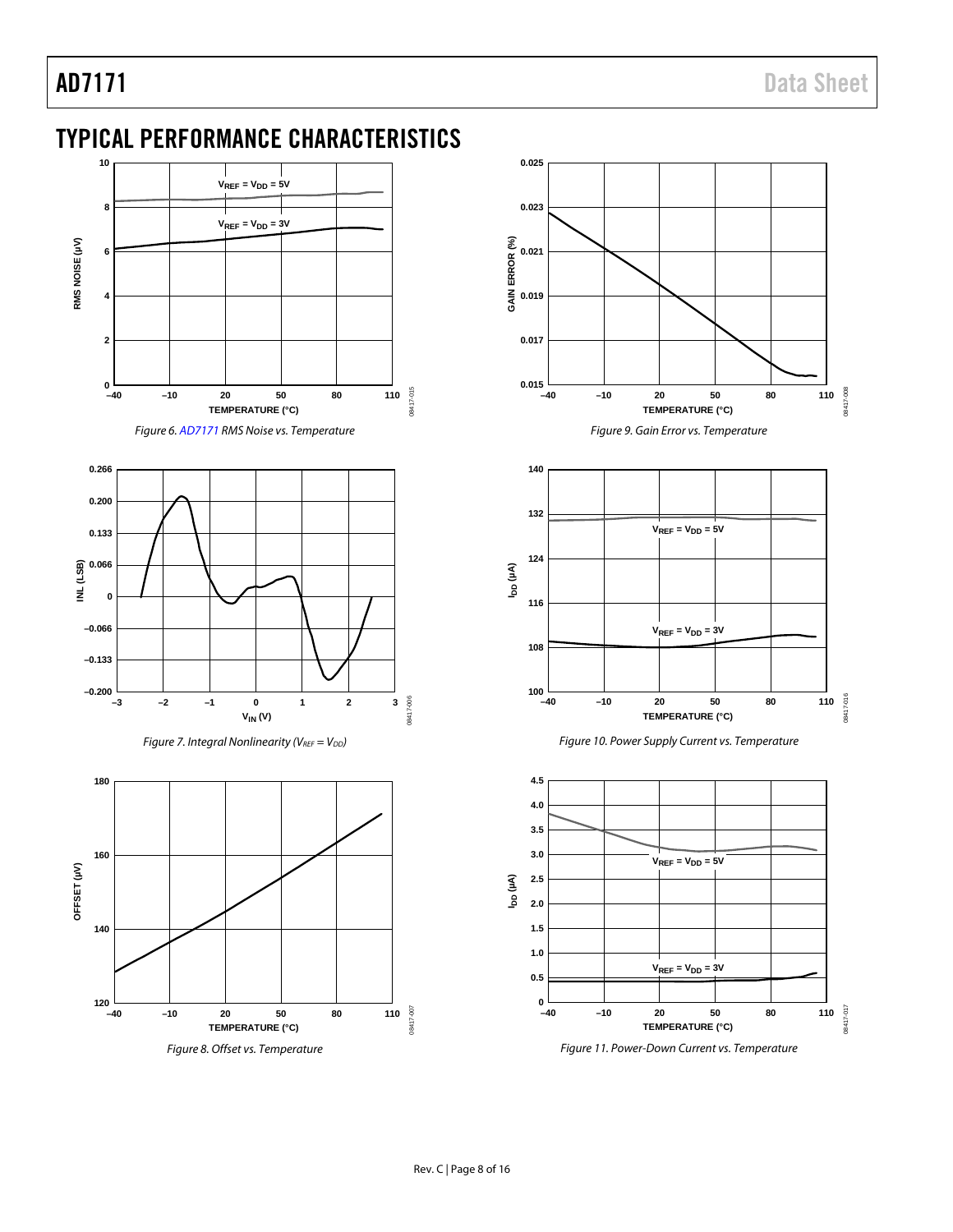# <span id="page-8-0"></span>OUTPUT NOISE AND RESOLUTION SPECIFICATIONS

[Table 7](#page-8-1) shows the rms noise of th[e AD7171.](http://www.analog.com/AD7171?doc=AD7171.pdf) The numbers given are for a 5 V and a 3 V reference. These numbers are typical and are generated with a differential input voltage of 0 V. The corresponding p-p resolution is also listed along with the effective resolution (ENOB). Note that the effective resolution is calculated using the rms noise, whereas the p-p resolution is based on the p-p noise. The p-p resolution represents the resolution for which there is no code flicker. These numbers are typical.

The effective number of bits (ENOB) is defined as

 $ENOB = ln(FSR/RMS noise)/ln(2)$ 

The noise-free bits, or p-p resolution, are defined as

*Noise*-*Free Bits* = *ln*(*FSR*/*Peak*-*to*-*Peak Noise*)/*ln*(*2*)

where *FSR* is the full-scale range and is equal to  $2 \times V_{REF}/gain$ .

#### <span id="page-8-1"></span>**Table 7. RMS Noise and Resolution of th[e AD7171](http://www.analog.com/AD7171?doc=AD7171.pdf)**

| $V_{REF} = V_{DD}$ | <b>RMS Noise</b> | <b>P-P Noise</b> | <b>P-P Resolution</b> | <b>ENOB</b> |
|--------------------|------------------|------------------|-----------------------|-------------|
| 5 V                | 11.5 $\mu$ V     | 76 µV            | 16 bits               | 16 bits     |
| 3 V                | $6.9$ uV         | 45 µV            | 16 bits               | 16 bits     |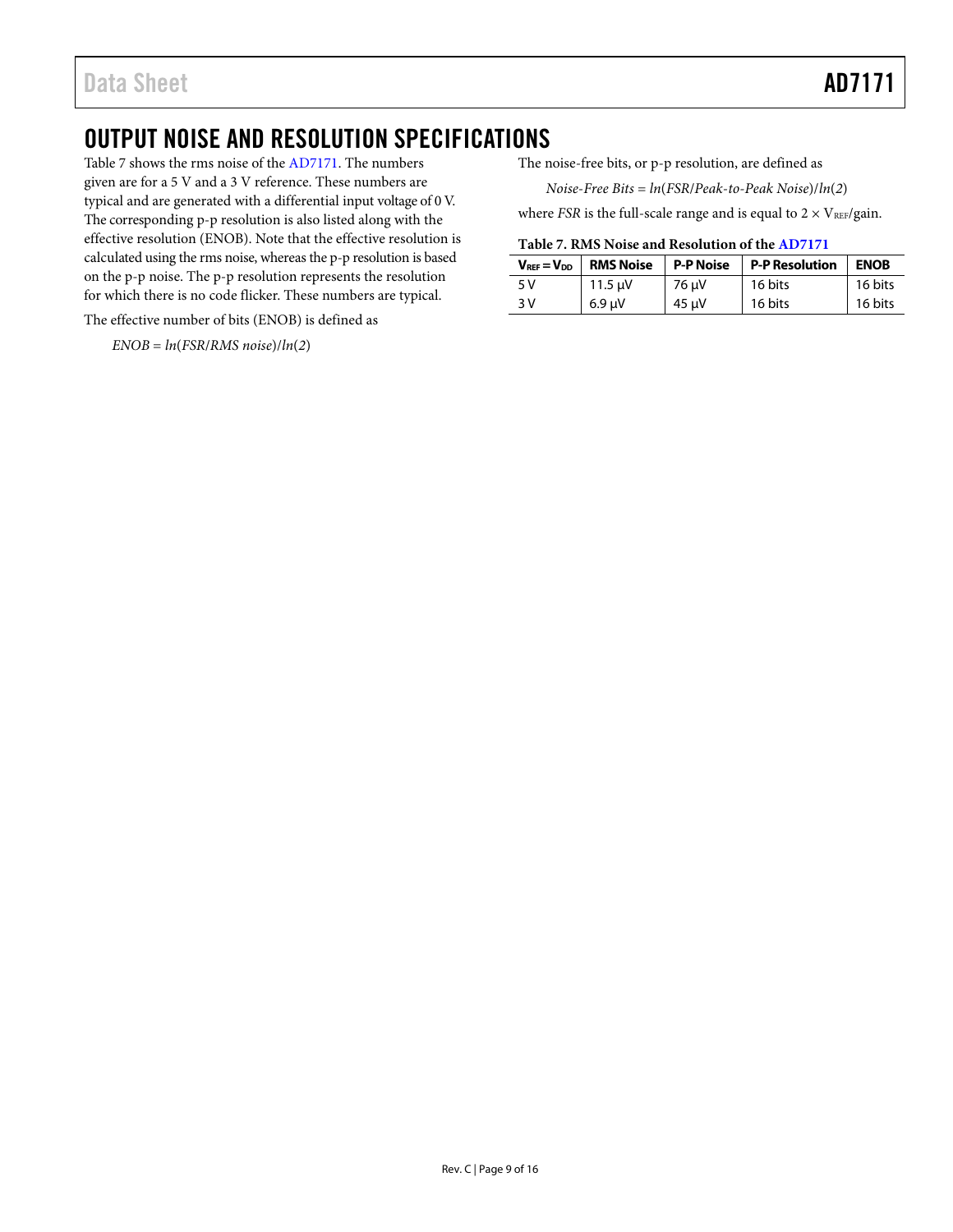# <span id="page-9-0"></span>ADC CIRCUIT INFORMATION

### <span id="page-9-1"></span>**OVERVIEW**

The [AD7171](http://www.analog.com/AD7171?doc=AD7171.pdf) is a low power ADC that incorporates a precision 16-bit Σ-∆ modulator and an on-chip digital filter intended for measuring wide dynamic range, low frequency signals. The device has an internal clock and one differential input. It operates with an output data rate of 125 Hz and has a gain of 1. A 2-wire interface simplifies data retrieval from the [AD7171.](http://www.analog.com/AD7171?doc=AD7171.pdf) 

### <span id="page-9-2"></span>**FILTER, DATA RATE, AND SETTLING TIME**

Th[e AD7171](http://www.analog.com/AD7171?doc=AD7171.pdf) uses a sinc<sup>3</sup> filter. The output data rate is set to 125 Hz; thus, valid conversions are available every  $1/125 = 8$  ms. If a reset occurs, then the user must allow the complete settling time for the first conversion after the reset. The settling time is equal to 24 ms. Subsequent conversions are available at 125 Hz.

When a step change occurs on the analog input, th[e AD7171](http://www.analog.com/AD7171?doc=AD7171.pdf) requires several conversion cycles to generate a valid conversion. If the step change occurs synchronous to the conversion period, then the settling time of th[e AD7171](http://www.analog.com/AD7171?doc=AD7171.pdf) must be allowed to generate a valid conversion. If the step change occurs asynchronous to the end of a conversion, then an extra conversion must be allowed to generate a valid conversion. The data register is updated with all the conversions but, for an accurate result, the user must allow the required time.

[Figure 12](#page-9-7) shows the filter response of the filter. The only external filtering required on the analog inputs is a simple RC filter to provide rejection at multiples of the master clock. See [Table 8](#page-9-8) for suitable external RC combinations.



### <span id="page-9-7"></span><span id="page-9-3"></span>**GAIN**

The [AD7171](http://www.analog.com/AD7171?doc=AD7171.pdf) has a gain of 1. The acceptable analog input range is  $\pm V_{REF}$ . Therefore, with  $V_{REF}$  = 5 V, the input range is  $\pm$ 5 V.

# <span id="page-9-4"></span>**POWER-DOWN/RESET (PDRST)**

The PDRST pin functions as a power-down pin and a reset pin. When PDRST is taken low, the [AD7171](http://www.analog.com/AD7171?doc=AD7171.pdf) is powered down. The entire ADC is powered down (including the on-chip clock), and the DOUT/RDY pin is tristated. The circuitry and serial interface are also reset. This resets the logic, the digital filter, and the analog modulator. PDRST must be held low for 100 ns minimum to initiate the reset function (see [Figure 4\)](#page-4-4).

When PDRST is taken high, the [AD7171](http://www.analog.com/AD7171?doc=AD7171.pdf) is taken out of powerdown mode. When the on-chip clock has powered up (1 ms, typically), the modulator then begins sampling the analog input. The DOUT/RDY pin becomes active, going high until a valid conversion is available. A reset is automatically performed on power-up.

# <span id="page-9-5"></span>**ANALOG INPUT CHANNEL**

The [AD7171](http://www.analog.com/AD7171?doc=AD7171.pdf) has one differential analog input channel that is connected to the modulator; that is, the input is unbuffered. Note that this unbuffered input path provides a dynamic load to the driving source. Therefore, resistor/capacitor combinations on the input pins can cause dc gain errors, depending on the output impedance of the source that is driving the ADC input[. Table 8](#page-9-8) shows the allowable external resistance/capacitance values such that no gain error at the 16-bit level is introduced.

#### <span id="page-9-8"></span>**Table 8. External RC Combination for No Gain Error**

| C(pF) | $R(\Omega)$ |
|-------|-------------|
| 50    | 9000        |
| 100   | 6000        |
| 500   | 1500        |
| 1000  | 900         |
| 5000  | 200         |

The absolute input voltage range is restricted to a range between  $GND - 30$  mV and  $V_{DD} + 30$  mV. Care must be taken in setting up the common-mode voltage to avoid exceeding these limits. Otherwise, there is degradation in linearity and noise performance.

# <span id="page-9-6"></span>**BIPOLAR CONFIGURATION**

The [AD7171](http://www.analog.com/AD7171?doc=AD7171.pdf) accepts a bipolar input range. A bipolar input range does not imply that the device can tolerate negative voltages with respect to system GND. Signals on the AIN(+) input are referenced to the voltage on the AIN(−) input. For example, if AIN(−) is 2.5 V, the analog input range on the  $AIN(+)$  input is 0 V to 5 V when a 2.5 V reference is used.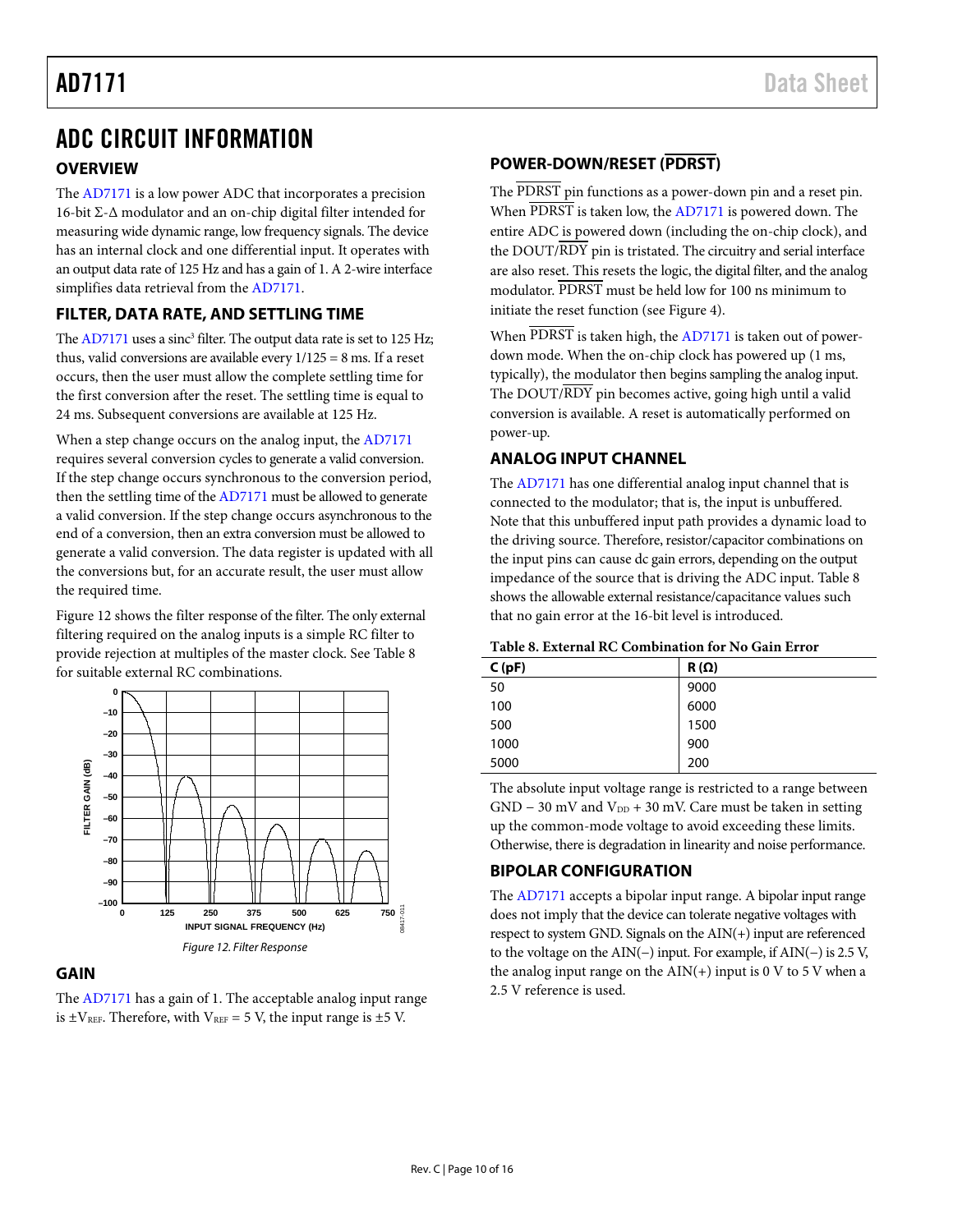# <span id="page-10-0"></span>**DATA OUTPUT CODING**

The [AD7171](http://www.analog.com/AD7171?doc=AD7171.pdf) uses offset binary coding. Therefore, a negative full-scale voltage results in a code of 000...000, a zero differential input voltage results in a code of 100...000, and a positive fullscale input voltage results in a code of 111...111. The output code for any analog input voltage can be represented as

 $Code = 2^{N-1} \times ((V_{INx}/V_{REF}) + 1)$ 

where:

 $V_{INx}$  is the analog input voltage. *N* = 16 for the [AD7171.](http://www.analog.com/AD7171?doc=AD7171.pdf)

### <span id="page-10-1"></span>**REFERENCE**

Th[e AD7171](http://www.analog.com/AD7171?doc=AD7171.pdf) has a fully differential input capability for the channel. The common-mode range for these differential inputs is GND to V<sub>DD</sub>. The reference input is unbuffered; therefore, excessive RC source impedances introduce gain errors. The reference voltage REFIN (REFIN(+) – REFIN(−)) is  $V_{DD}$  nominal, but th[e AD7171](http://www.analog.com/AD7171?doc=AD7171.pdf) is functional with reference voltages of 0.5 V to  $V_{DD}$ . In applications where the excitation (voltage or current) for the transducer on the analog input also drives the reference voltage for the device, the effect of the low frequency noise in the excitation source is removed because the application is ratiometric. If th[e AD7171](http://www.analog.com/AD7171?doc=AD7171.pdf) is used in a nonratiometric application, a low noise reference should be used.

Recommended 2.5 V reference voltage sources for the [AD7171](http://www.analog.com/AD7171?doc=AD7171.pdf) include th[e ADR381](http://www.analog.com/ADR381?doc=AD7171.pdf) and [ADR391,](http://www.analog.com/ADR391?doc=AD7171.pdf) which are low noise, low power references. Also, note that the reference inputs provide a high impedance, dynamic load. Because the input impedance of each reference input is dynamic, resistor/capacitor combinations on these inputs can cause dc gain errors, depending on the output impedance of the source that is driving the reference inputs.

Reference voltage sources such as those recommended above (the [ADR391,](http://www.analog.com/ADR391?doc=AD7171.pdf) for example) typically have low output impedances and are, therefore, tolerant to decoupling capacitors on REFIN(+) without introducing gain errors in the system. Deriving the reference input voltage across an external resistor means that the reference input sees a significant external source impedance. External decoupling on the  $REFIN(\pm)$  pins is not recommended in this type of circuit configuration.

## <span id="page-10-2"></span>**DIGITAL INTERFACE**

The serial interface of th[e AD7171](http://www.analog.com/AD7171?doc=AD7171.pdf) consists of two signals: SCLK and DOUT/RDY SCLK is the serial clock input for the device, and data transfers occur with respect to the SCLK signal. The DOUT/RDY pin is dual purpose: it functions as a data ready pin and as a data out pin.  $DOUT/RDY$  goes low when a new data-word is available in the output register. A 24-bit word is placed on the DOUT/RDY pin when sufficient SCLK pulses are applied. This consists of a 16-bit conversion result followed by eight status bits[. Table 9](#page-10-3) shows the functions of the status bits.

RDY: Ready bit. This bit is set low to indicate that a conversion is available.

0: This bit is set to 0.

ERR: This bit is set to 1 if an error occurred during the conversion. An error occurs when the analog input is outside range.

ID1, ID0: ID bits. These bits indicate the ID number for the [AD7171.](http://www.analog.com/AD7171?doc=AD7171.pdf) Bit ID1 is set to 0 and Bit ID0 is set to 1 for th[e AD7171.](http://www.analog.com/AD7171?doc=AD7171.pdf)

PAT2, PAT1, PAT0: Status pattern bits. These bits are set to 101 by default. When the user reads the data from th[e AD7171,](http://www.analog.com/AD7171?doc=AD7171.pdf) a pattern check can be performed. If the PAT2 to PAT0 bits are different from their default values, the serial transfer from the ADC was not performed correctly.

#### <span id="page-10-3"></span>**Table 9. Status Bits**

| <b>RDY</b> | <b>ERR</b> | ID1 | ID <sub>0</sub> | <b>PAT?</b> | PAT <sub>1</sub> | <b>PATC</b> |  |
|------------|------------|-----|-----------------|-------------|------------------|-------------|--|

DOUT/RDY is reset high when the conversion is read. If the conversion is not read,  $DOUT/RDY$  goes high prior to the data register update to indicate when not to read from the device. This ensures that a read operation is not attempted while the register is being updated. Each conversion can be read only once. The data register is updated for every conversion. Therefore, when a conversion is complete, the serial interface resets, and the new conversion is placed in the data register. Therefore, the user must ensure that the complete word is read before the next conversion is complete.

When PDRST is low, the DOUT/RDY pin is tristated. When PDRST is taken high, the internal clock requires 1 ms, approximately, to power up. Following this, the ADC continuously converts. The first conversion requires the complete settling time (see [Figure 4\)](#page-4-4). DOUT/RDY goes high when PDRST is taken high and returns low only when a conversion is available. The ADC then converts continuously, subsequent conversions being available at 125 Hz[. Figure 3](#page-4-2) shows the timing for a read operation from the [AD7171.](http://www.analog.com/AD7171?doc=AD7171.pdf)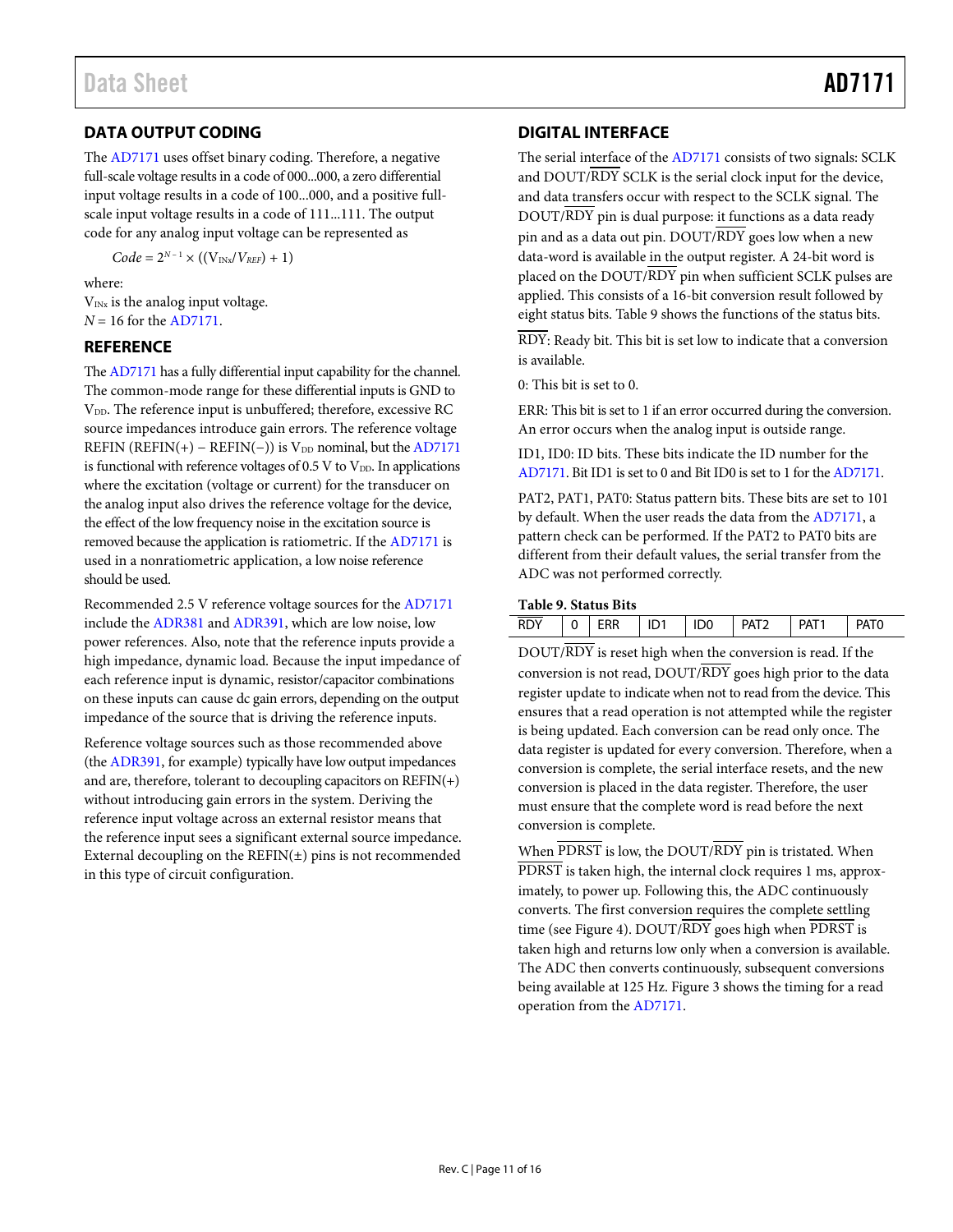# <span id="page-11-0"></span>**GROUNDING AND LAYOUT**

Because the analog input and reference input of the ADC are differential, most of the voltages in the analog modulator are common-mode voltages. The excellent common-mode rejection of the device removes common-mode noise on these inputs. The digital filter provides rejection of broadband noise on the power supply, except at integer multiples of the modulator sampling frequency. The digital filter also removes noise from the analog and reference inputs provided that these noise sources do not saturate the analog modulator. As a result, th[e AD7171](http://www.analog.com/AD7171?doc=AD7171.pdf) is more immune to noise interference than conventional high resolution converters. However, because the noise levels from the [AD7171](http://www.analog.com/AD7171?doc=AD7171.pdf) are so low, care must be taken with regard to grounding and layout.

The printed circuit board that houses th[e AD7171](http://www.analog.com/AD7171?doc=AD7171.pdf) should be designed such that the analog and digital sections are separated and confined to certain areas of the board. A minimum etch technique is generally best for ground planes because it gives the best shielding.

It is recommended that the GND pin of the [AD7171](http://www.analog.com/AD7171?doc=AD7171.pdf) be tied to the analog ground (AGND) plane of the system. In any layout, it is important that the user pay attention to the flow of currents in the system, and ensure that the return paths for all currents are as close as possible to the paths the currents took to reach their destinations. Avoid forcing digital currents to flow through the AGND sections of the layout.

The ground plane of the [AD7171](http://www.analog.com/AD7171?doc=AD7171.pdf) should be allowed to run under the [AD7171](http://www.analog.com/AD7171?doc=AD7171.pdf) to prevent noise coupling. The power supply lines to the [AD7171](http://www.analog.com/AD7171?doc=AD7171.pdf) should use as wide a trace as possible to provide low impedance paths and reduce the effects of glitches on the power supply line. Fast switching signals such as clocks should be shielded with digital ground to avoid radiating noise to other sections of the board, and clock signals should never be run near the analog inputs. Avoid crossover of digital and analog signals. Traces on opposite sides of the board should run at right angles to each other. This reduces the effects of feedthrough through the board. A microstrip technique is by far the best, but it is not always possible with a double-sided board. In this technique, the component side of the board is dedicated to ground planes, while signals are placed on the solder side.

Good decoupling is important when using high resolution ADCs.  $V_{DD}$  should be decoupled with 10  $\mu$ F tantalum capacitors in parallel with 0.1  $\mu$ F capacitors to GND, with the analog ground to digital ground (DGND) connection of the system being close to the [AD7171.](http://www.analog.com/AD7171?doc=AD7171.pdf) To achieve the best results from these decoupling components, they should be placed as close as possible to the device, ideally right up against the device. All logic chips should be decoupled with 0.1 µF ceramic capacitors to DGND.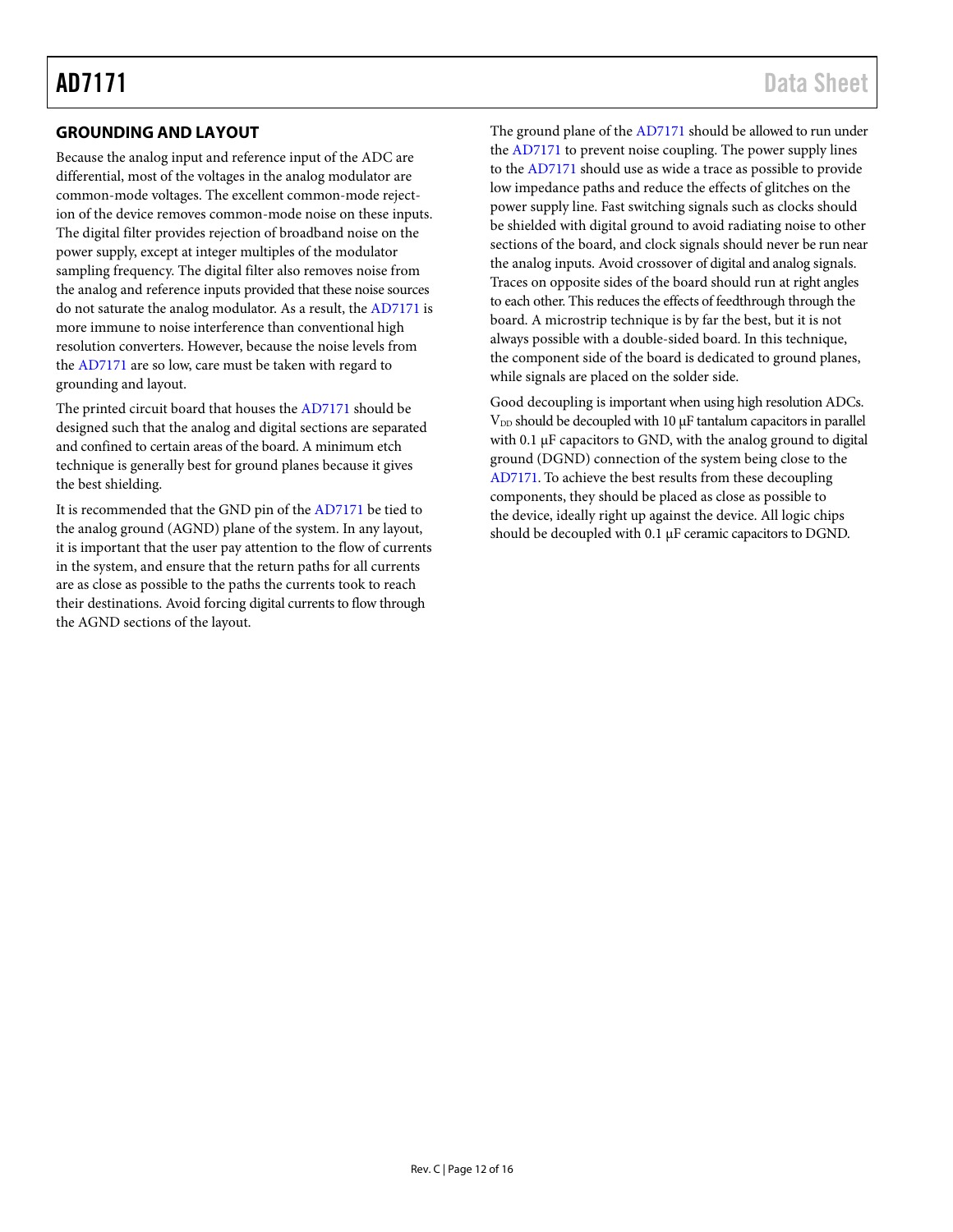# <span id="page-12-0"></span>APPLICATIONS INFORMATION

Th[e AD7171](http://www.analog.com/AD7171?doc=AD7171.pdf) provides a low cost, high resolution analog-to-digital function. Because the analog-to-digital function is provided by a  $\Sigma$ - $\Delta$  architecture, the device is more immune to noisy environments, making it ideal for use in sensor measurement and industrial and process-control applications.

## <span id="page-12-1"></span>**TEMPERATURE SYSTEM**

[Figure 13](#page-12-3) shows th[e AD7171](http://www.analog.com/AD7171?doc=AD7171.pdf) used in a temperature measurement system. The thermistor is connected in series with a precision resistor, RREF, the precision resistor being used to generate the reference voltage. The value of RREF is equal to the maximum resistance produced by the thermistor. The complete dynamic range of the ADC is then used, resulting in optimum performance. See [Table 8](#page-9-8) for suitable external RC combinations.



<span id="page-12-3"></span>*Figure 13. Temperature System Using th[e AD7171](http://www.analog.com/AD7171?doc=AD7171.pdf)*

### <span id="page-12-2"></span>**SIGNAL CONDITIONING CIRCUIT**

[Figure 14](#page-12-4) shows th[e AD7171](http://www.analog.com/AD7171?doc=AD7171.pdf) used in a signal conditioning circuit for a single-ended analog input. In a low side shunt current monitor, a low resistance shunt resistor converts the current to voltage. The resulting voltage is amplified and applied to the [AD7171.](http://www.analog.com/AD7171?doc=AD7171.pdf) 



<span id="page-12-4"></span>*Figure 14. Signal Conditioning Circuit*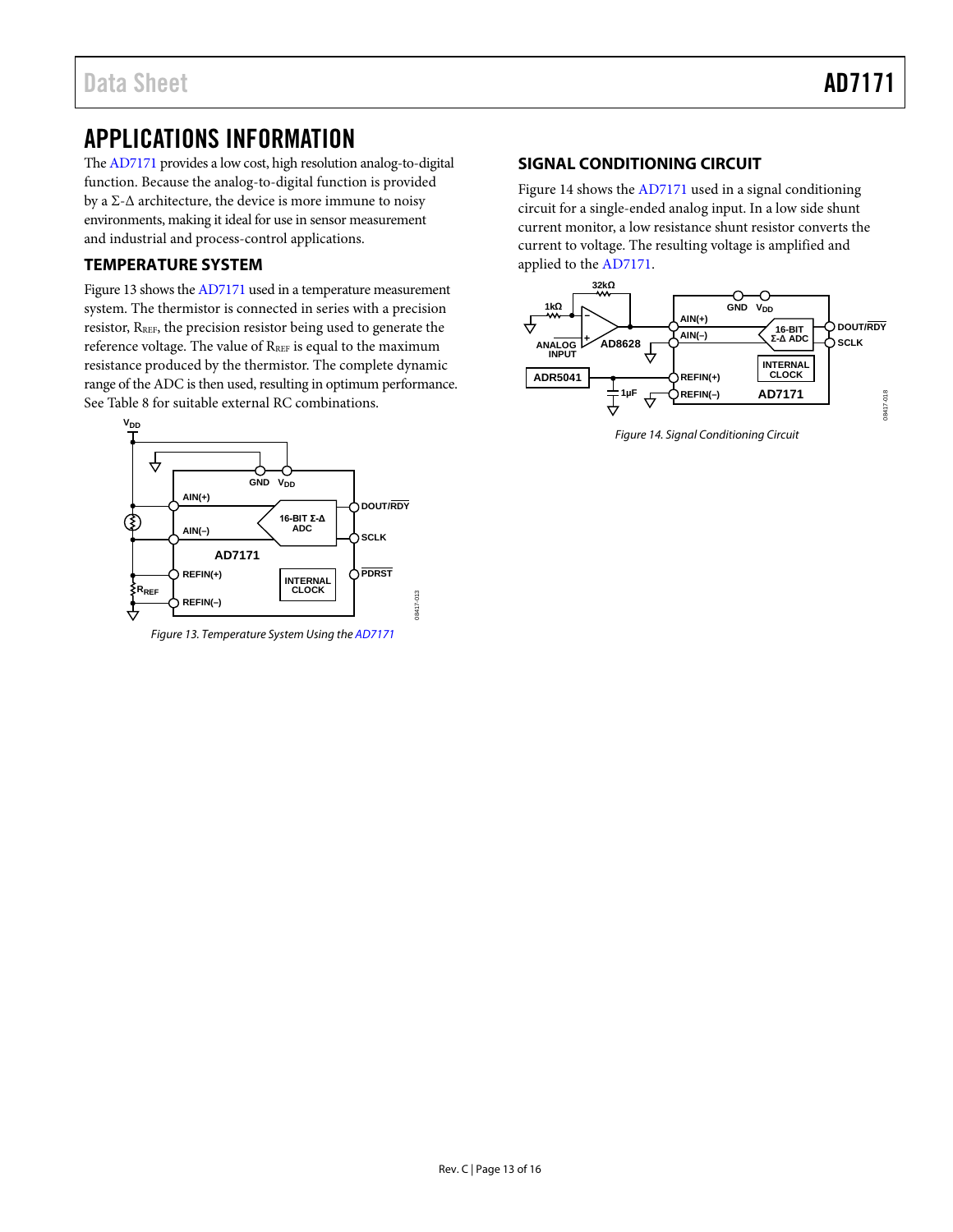# <span id="page-13-0"></span>OUTLINE DIMENSIONS



*(CP-10-9)*

*Dimensions shown in millimeters*

### <span id="page-13-1"></span>**ORDERING GUIDE**

| Model <sup>1</sup> | <b>Temperature Range</b>            | <b>Package Description</b>                       | <b>Package Option</b> | <b>Branding</b> |
|--------------------|-------------------------------------|--------------------------------------------------|-----------------------|-----------------|
| AD7171BCPZ-REEL7   | –40°C to +105°C                     | 10-Lead Lead Frame Chip Scale Package [LFCSP WD] | $CP-10-9$             | C6G             |
| AD7171BCPZ-500RL7  | $-40^{\circ}$ C to $+105^{\circ}$ C | 10-Lead Lead Frame Chip Scale Package [LFCSP WD] | $CP-10-9$             | C6G             |
| EVAL-AD7171EBZ     |                                     | Evaluation Board                                 |                       |                 |

 $1 Z =$  RoHS Compliant Part.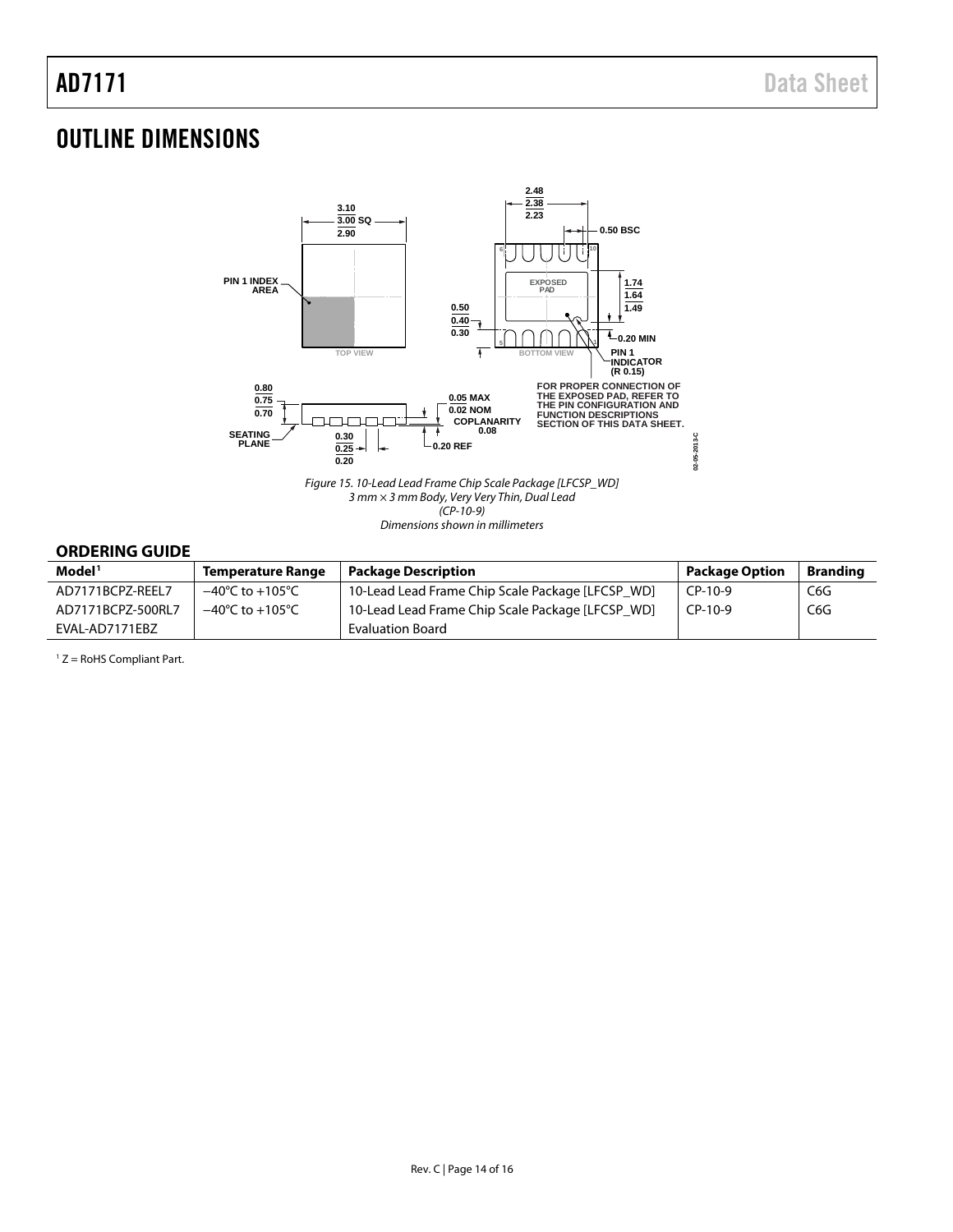# **NOTES**